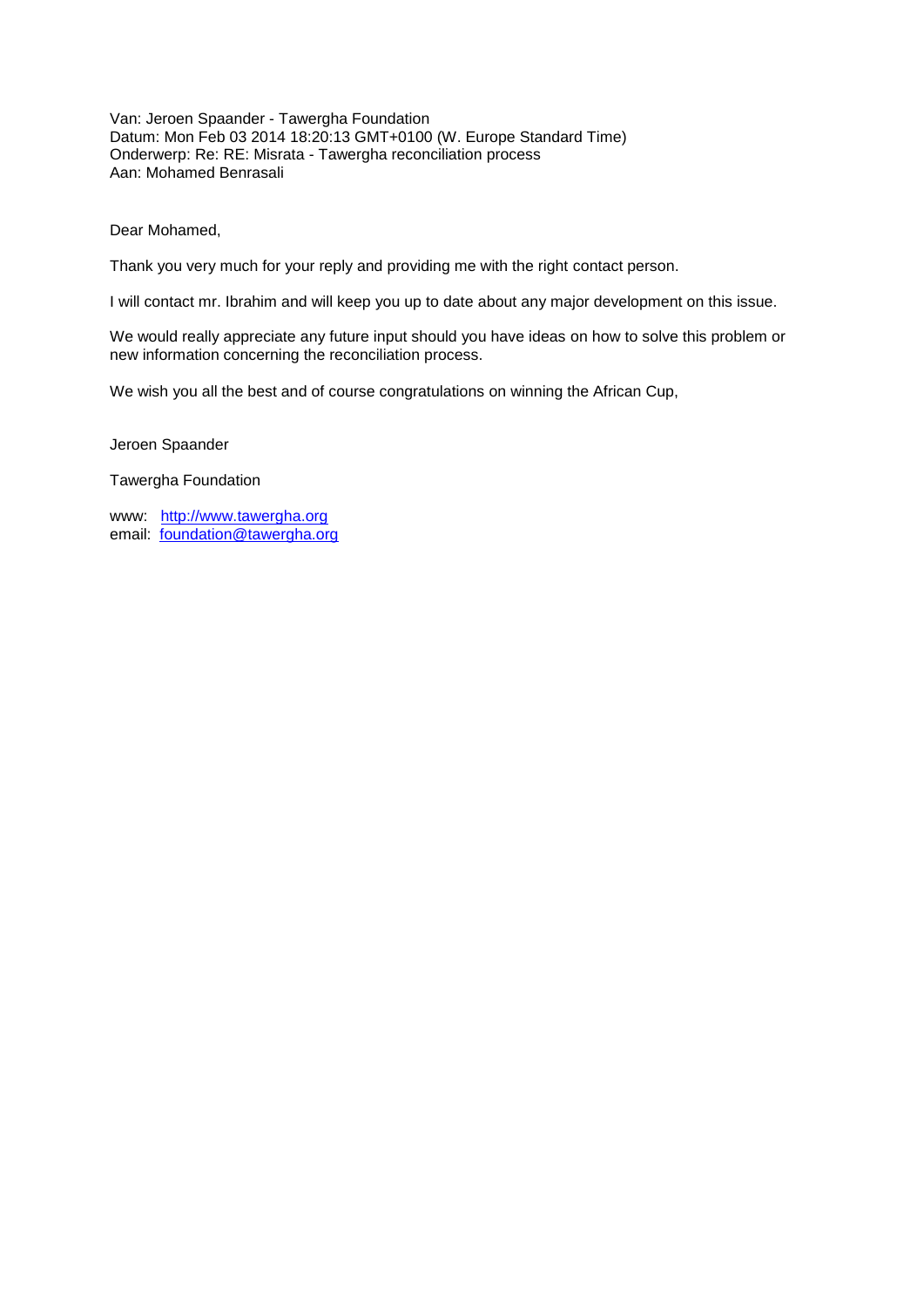Op 3 februari 2014, schreef Mohamed Benrasali

Salams

You need to speak to Mr Mohamed Ibrahim who is working on this issue in Misrata his phone # is [telephone-number] and his email is [email-address]

My I apologize for not getting back to you on this earlier

Thank you Mohamed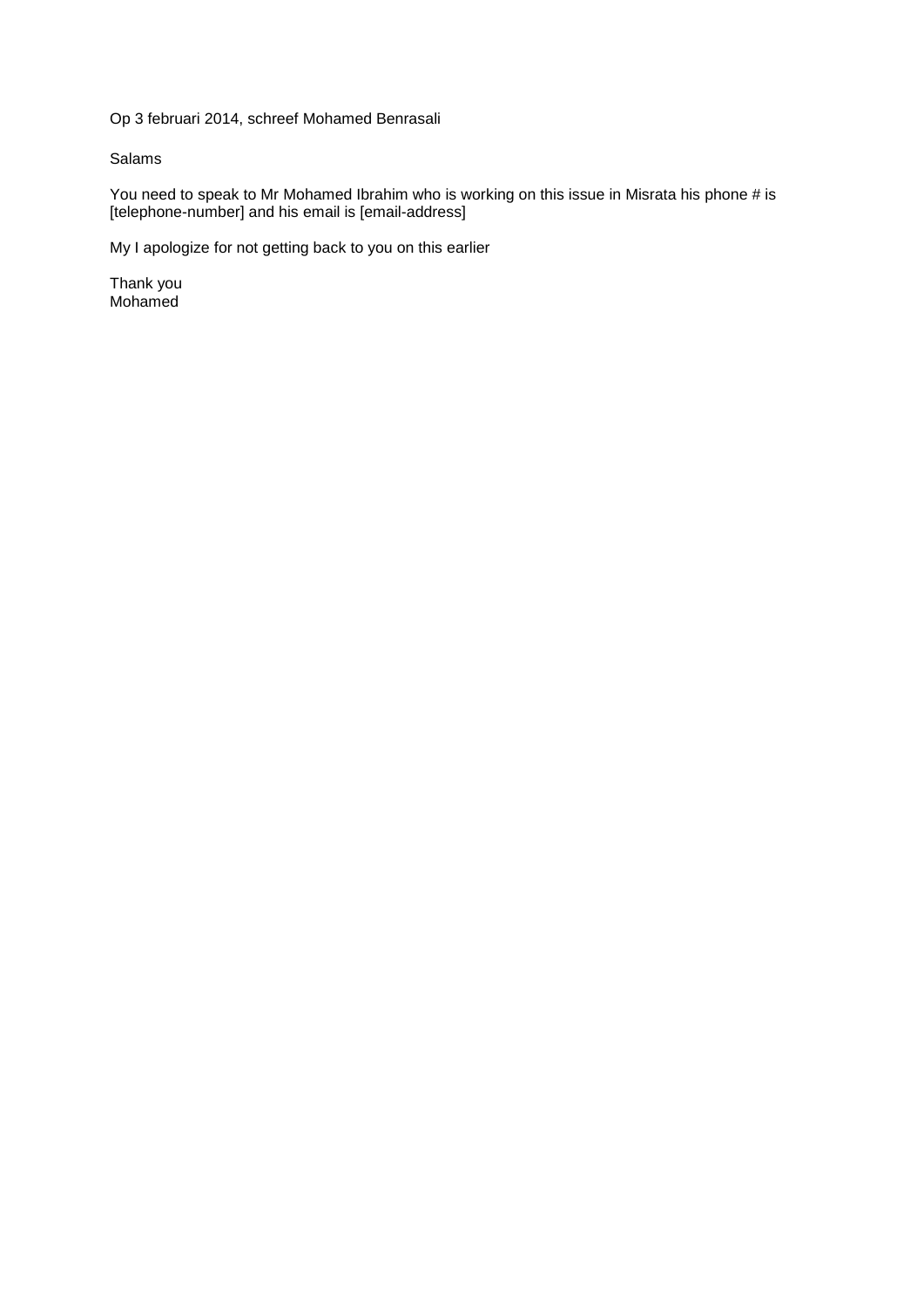Date: Sat, 1 Feb 2014 11:52:06 +0000 To: Mohamed Benrasali From: Jeroen Spaander Subject: Re: Fwd: RE: Misrata - Tawergha reconciliation process

Dear Mohamed,

Two weeks ago we send you another email requesting for your input on the current position the Libyan Government, the GNC and Misrata Local Council has on the Tawergha issue and we think it is a pity that you haven't replied.

We offered to wait for your reply but I hope you understand that we are now running out of time as there are small kids dying in your IDP camps.

The new awareness e-mail campaign is ready to launch targeting embassies, politicians, organizations and important people all over the world and on the same time we have the email campaign assigned to 11.500 Arabic email business accounts in North Africa and the Middle East.

We will add our own report to the email campaign as of course the link to the 'Official Reports' page on our website containing 77 official reports on ethnic cleansing, torture, murder and false accusations against Tawergha committed by militias from Misrata:<http://tawergha.org/official-reports.html>

We started a Twitter account two weeks ago and that's going swell so if you would like to follow the latest news on the Tawergha / Misrata reconciliation process than please don't hesitate to follow us and apply your fifty cents to the conversation:<https://twitter.com/GenocideVictims>

You wanted me to share our email conversation with all of Libya and I promised I would do that so I will create a pdf from this email, upload it to http://www.tawergha.org and share it with twitter. (that should cover my promise)

Hope that you can value my contribution to bringing justice to Libya although I can understand your not too happy about being on the wrong end of it.

Should you have anything to add than please don't hesitate to send me a reply.

Thank you in advance for your cooperation.

With kind regards,

Jeroen Spaander

Tawergha Foundation

www: [http://www.tawergha.org](http://www.tawergha.org/) email: [foundation@tawergha.org](mailto:foundation@tawergha.org)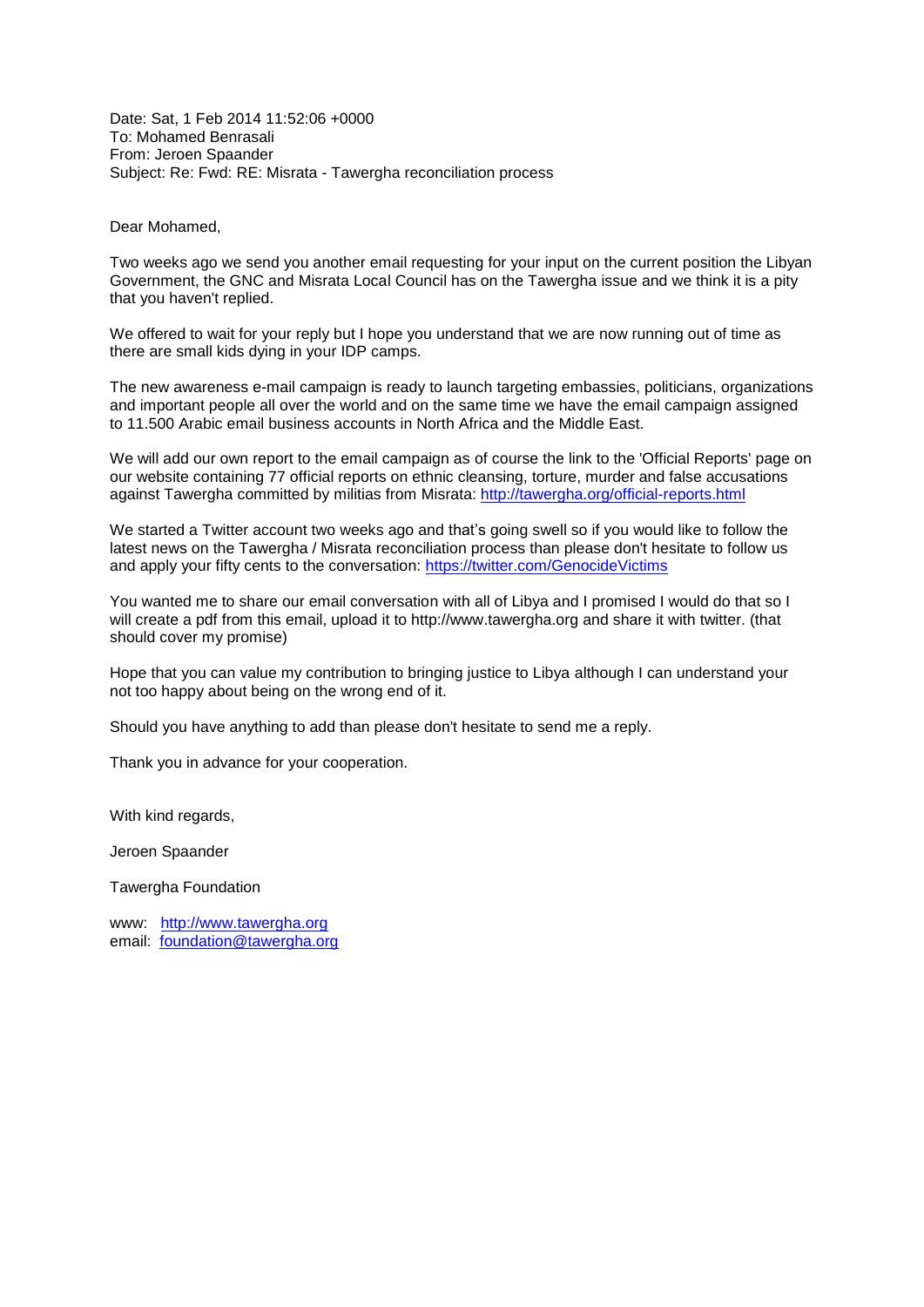Op 12 januari 2014, schreef Jeroen Spaander - Tawergha Foundation

Dear Mohamed,

Last week I send you a reply on your email and thanked you for your advice on what we should do next to help out with the Misurata - Tawergha stalemate position.

We asked you for an update on the current view the Libyan Government and the Misurata Local Council has on this issue so we could add it to the website to offer a fair and non-bias approach to the discussion.

We have received replies from businesses and people from Misurata with their views about the current situation but we think it is important that we share the official standpoint as well.

We will have to use your first reply to our email as the official Misurata / Libyan government statement on the current position if we do not receive anything soon and I think it does not do you justice so I hope you could make a small effort to correct that.

We cannot wait very much longer as the innocent families from Tawergha have been collectively punished long enough and should be allowed to go home as soon as possible. I hope that you understand that we are trying to give everybody a fair chance to add their views and ideas about this issue.

We remain waiting for your reply,

With kind regards,

Jeroen Spaander

Tawergha Foundation

www: [http://www.tawergha.org](http://www.tawergha.org/) email: [foundation@tawergha.org](mailto:foundation@tawergha.org)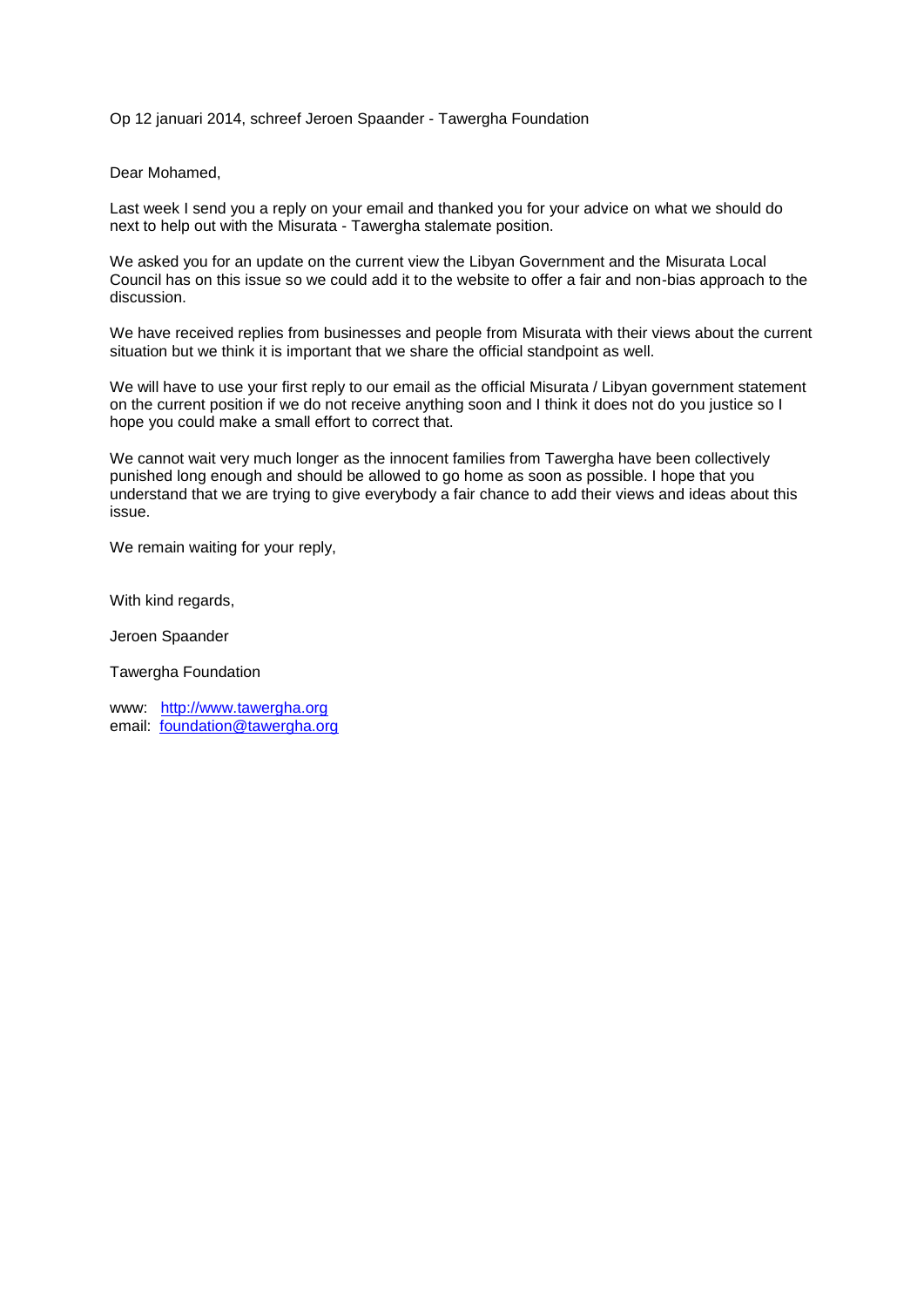Van: Jeroen Spaander - Tawergha Foundation Datum: Sun Jan 05 2014 17:14:01 GMT+0100 (W. Europe Standard Time) Onderwerp: RE: Misrata - Tawergha reconciliation process Aan: Mohamed Benrasali

Dear Mohamed,

Thank you for your advice and if you think that sending this email to the people of Misurata & Tawergha will help then of course we will do so next week. If you think I should add something else then please let me know.

Last week we wrote to political parties in Europe, many organizations like the UN, NATO, HRW, Amnesty International, Islamic and Christian aid organizations and all the foreign embassies in Libya about this issue and we have received many replies offering help but also asking questions about the current status of this problem.

We are about to send 11.500 Arabic businesses in your region & the Arab League a request for support email, so we would really appreciate some extra input on the current view the Libyan Government and the Misurata Council has on this issue and add it to the email and website to offer a fair and non-bias approach to the discussion.

Would you be so kind to provide us with that information or redirect our request to the right person?

Thank you very much in advance and we are waiting for your reply before we take action as we have high regards for your opinion and advice.

Greetings,

Jeroen Spaander

Tawergha Foundation

www: [http://www.tawergha.org](http://www.tawergha.org/)

email: [foundation@tawergha.org](mailto:foundation@tawergha.org)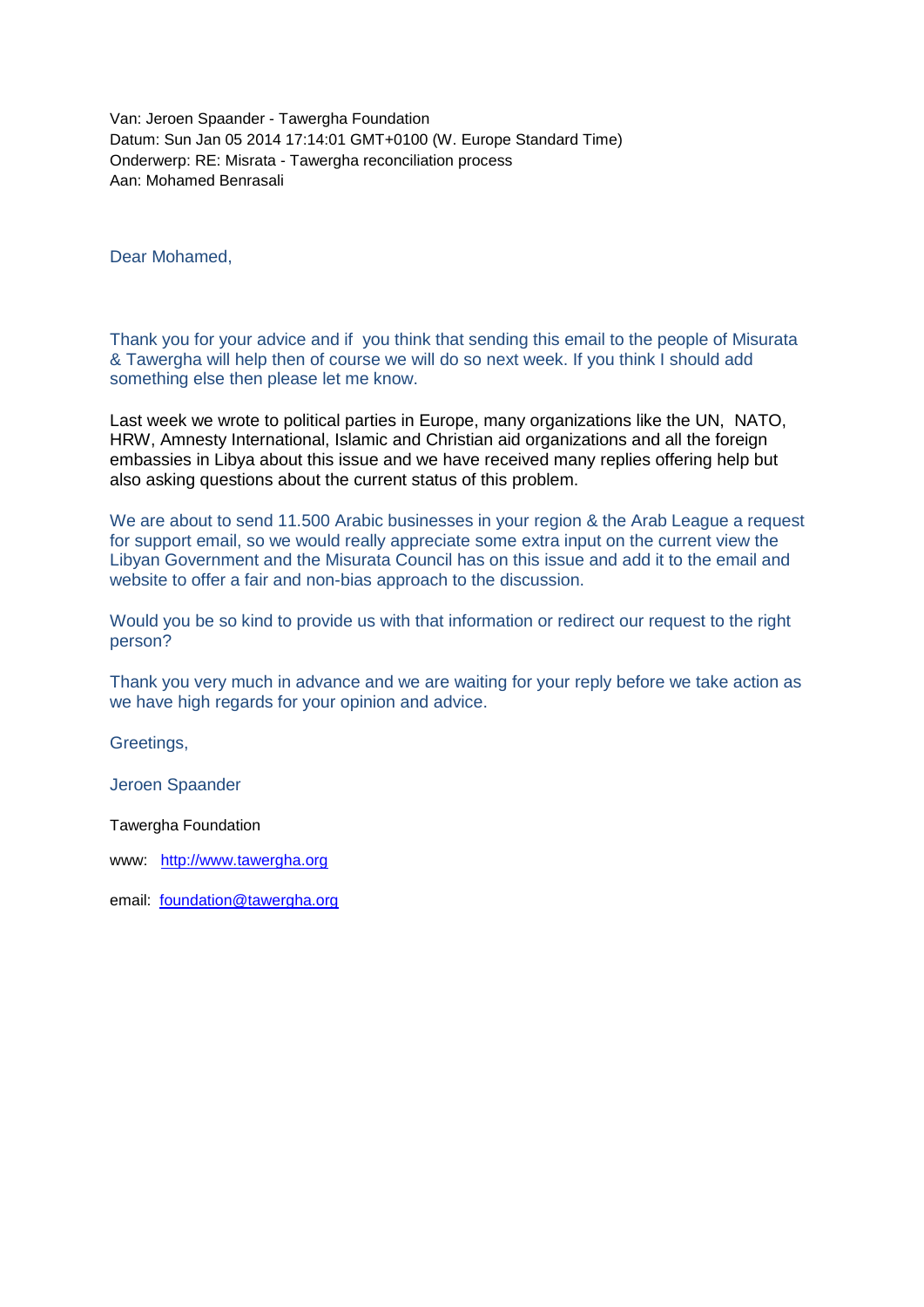**Van:** Mohamed Benrasali **Verzonden:** zondag 5 januari 2014 9:47 **Aan:** Jeroen Spaander **Onderwerp:** RE: Misrata - Tawergha reconciliation process

Salams

Now you are talking

This is a good sign that you finally have the right approach

You must send this e mail to as many people as possible and not just this group and make sure that the sample you send it to include other people from Tawerga and Misrata and all over Libya

Thx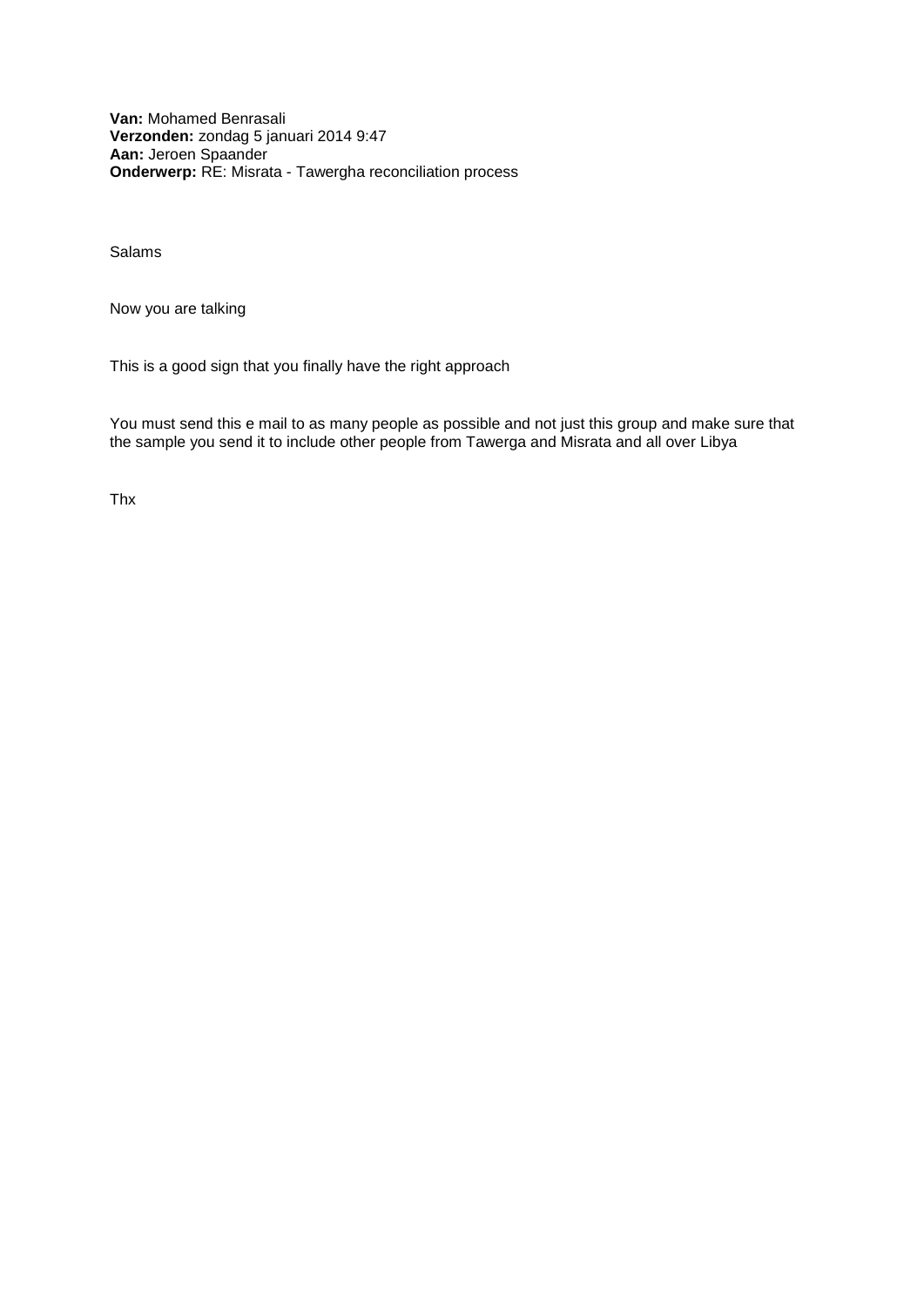Date: Sat, 4 Jan 2014 08:38:43 +0000 To: Mohamed Benrasali From: Jeroen Spaander Subject: Misrata - Tawergha reconciliation process

Dear mister Benrasali,

I hope you are in good health and wish you and your family a very happy 2014.

We have had a lot of reactions on the website and email campaign (mostly positive & very helpful) but there are a lot of questions about the Misrata - Tawergha reconciliation process.

As we would like to give a more balanced view on the website about the Misrata / Tawergha issue and the current situation of the reconciliation process I would like to address these questions to you:

- What is the current status on the reconciliation process?
- What is needed for advancing the reconciliation process?
- Who has to contribute to the reconciliation process?
- What should be done by those concerned?

Personal questions we have on this issue:

- Is there anything we can do to help?
- Would you like us to change or add anything to the website?

(we have had a few replies saying it is bias and we would like to change that)

Thank you very much for your replies and effort to solve this issue as soon as possible.

With kind regards,

Jeroen Spaander

Tawergha Foundation

- www: [http://www.tawergha.org](http://www.tawergha.org/)
- email: [foundation@tawergha.org](mailto:foundation@tawergha.org)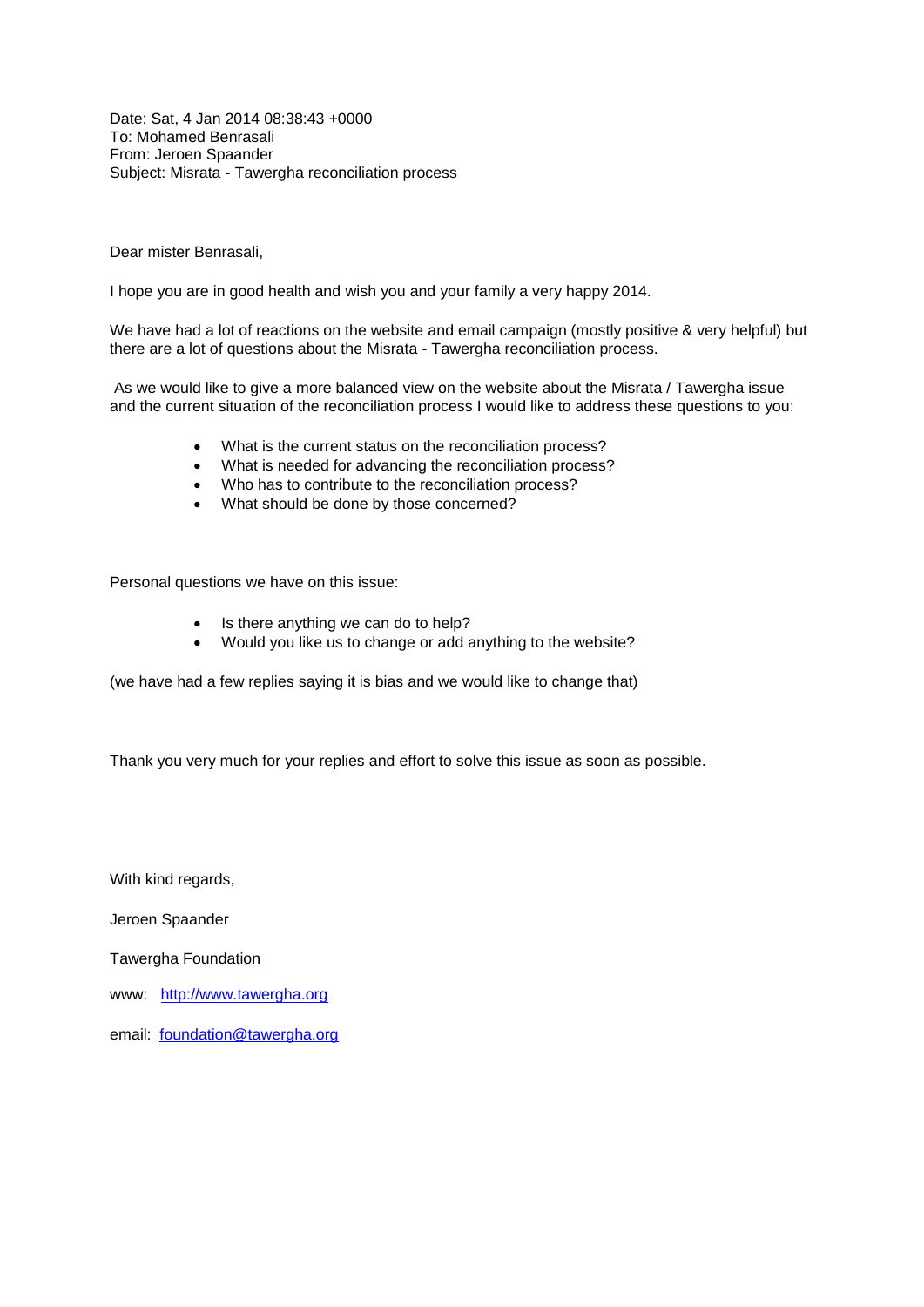**Van:** Jeroen Spaander

**Verzonden:** dinsdag 31 december 2013 12:03

**Aan:** Mohamed Benrasali

**Onderwerp:** RE: Enough is enough, let the refugees from Tawergha return home.

Dear Mohamed,

Thank you very much for your Reply and I am very sorry if I have offended you with my harsh words about your city.

I hope you understand that it is my intention to help although I agree that my methods are probably not the best way.

That is also my problem as I have no idea how to assist in this matter in any other way then by sending the letters.

Maybe it helps a little bit if I explain why I care so much about the Misurata & Tawergha situation.

We used to live in Tawergha at the International HVA compound (dairy and poultry project) when I was a kid (<http://tawergha.org/arabic/contact.html> ).

The regime of Gaddafi imprisoned my father multiple times for a period of three months before we were expelled out of Libya in 1990.

When your revolution started and you needed assistance, I voted for the Avaaz Campaign in favor of the UN / NATO intervention to support the Libyan people against Gaddafi.

We have followed everything that happened very closely since then but now I feel it is time to protect the people from Tawergha against the city of Misurata.

As we are not in Libya and do not know everything what is happening, I can only read about the current situation in the official documentation from the organizations and countries that have access.

I have posted examples for the information we are provided with in Europe on the right side on this page:<http://tawergha.org/arabic/media.html>

We have read hundreds of documents from many countries and organizations in the world, suggesting that the Misurata militia committed terrible crimes against the people from Tawergha.

The documentations suggests the Misrata militia is collectively punishing people from Tawergha who did not commit any crimes.

We have read the Misurata Local Council replies to these accusations suggesting that it is up to the Libyan Government to end this situation.

In your reply to my email you suggest that too.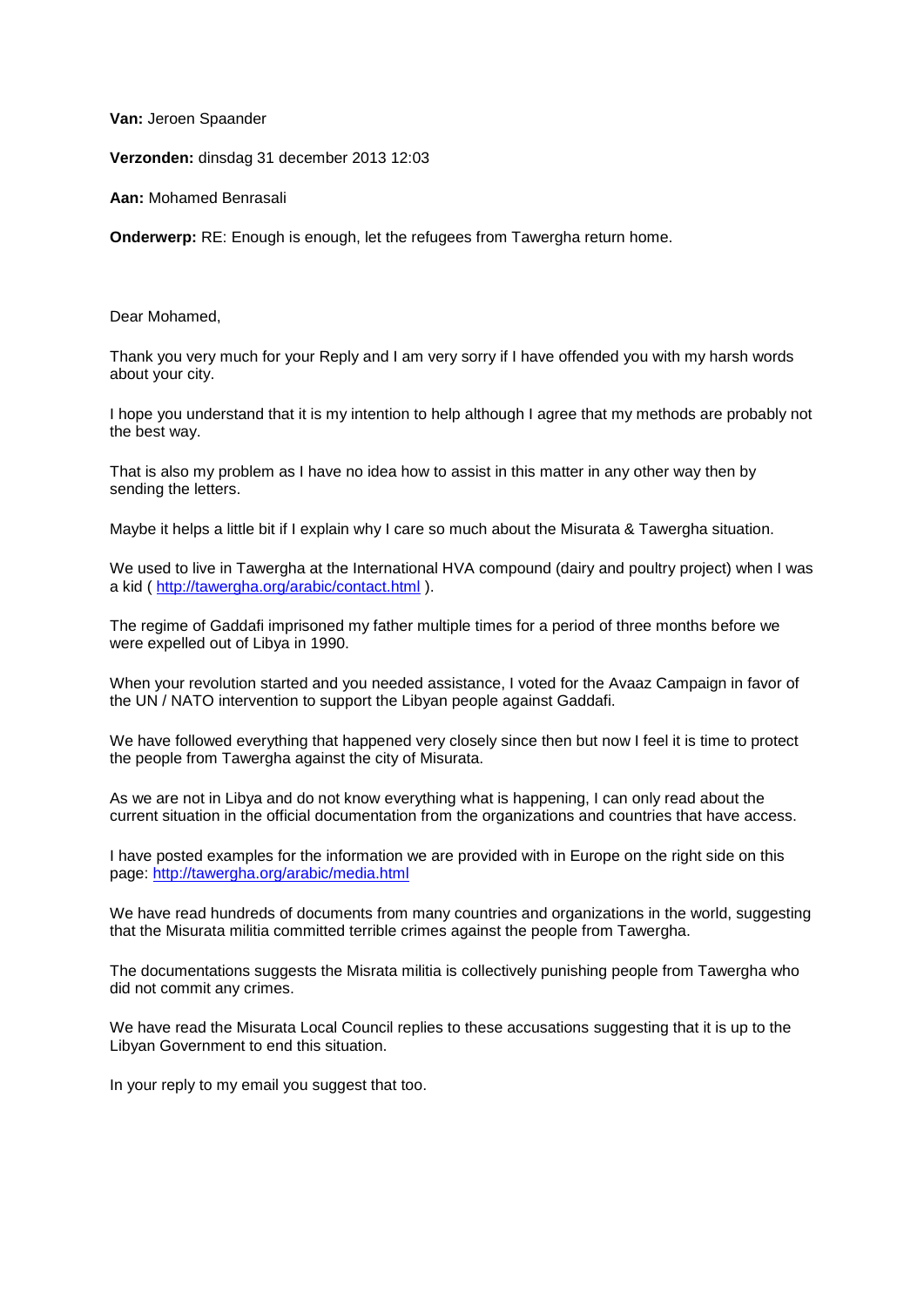I have read the statements your Government made on this issue and if I understand them correctly, it tells me that the New Libyan Government is too weak to do something about this and that the decisions about this subject are made by the Local Council of Misurata.

My own government has send me an email about this situation, explaining me that it is in fact a decisions the city of Misurata can make to resolve this issue and is not doing so.

I understand that you are in a stalemate position and as a result women and children are suffering.

I can understand that the people from Misurata are not willing to protect the innocent people from Tawergha as they have their own problems and do not see them as friends, but I think the people of Misurata have the obligation to themselves, their family, their city, and the New Libya to do it anyway.

If the people of Misurata cannot commit to that, then in my mind they are no different than the old regime and in fact have lost the war by becoming their enemy.

That would truly be the worst outcome I can imagine and it would break my heart.

I sincerely hope you can see my best intentions and I apologies for offending you, as I truly have the best for all of Libya in my heart.

Should I see something the wrong way (I am only human) then please point my error of observation out to me so I can change my point of view and my actions I take.

If there is any other way I can assist in this process than please let me know.

I would love to see this issue resolved as soon as possible and I thank you in advance for any direction you can give me to help out.

With kind regards,

Jeroen Spaander

Tawergha Foundation

www: [http://www.tawergha.org](http://www.tawergha.org/)

email: [foundation@tawergha.org](mailto:foundation@tawergha.org)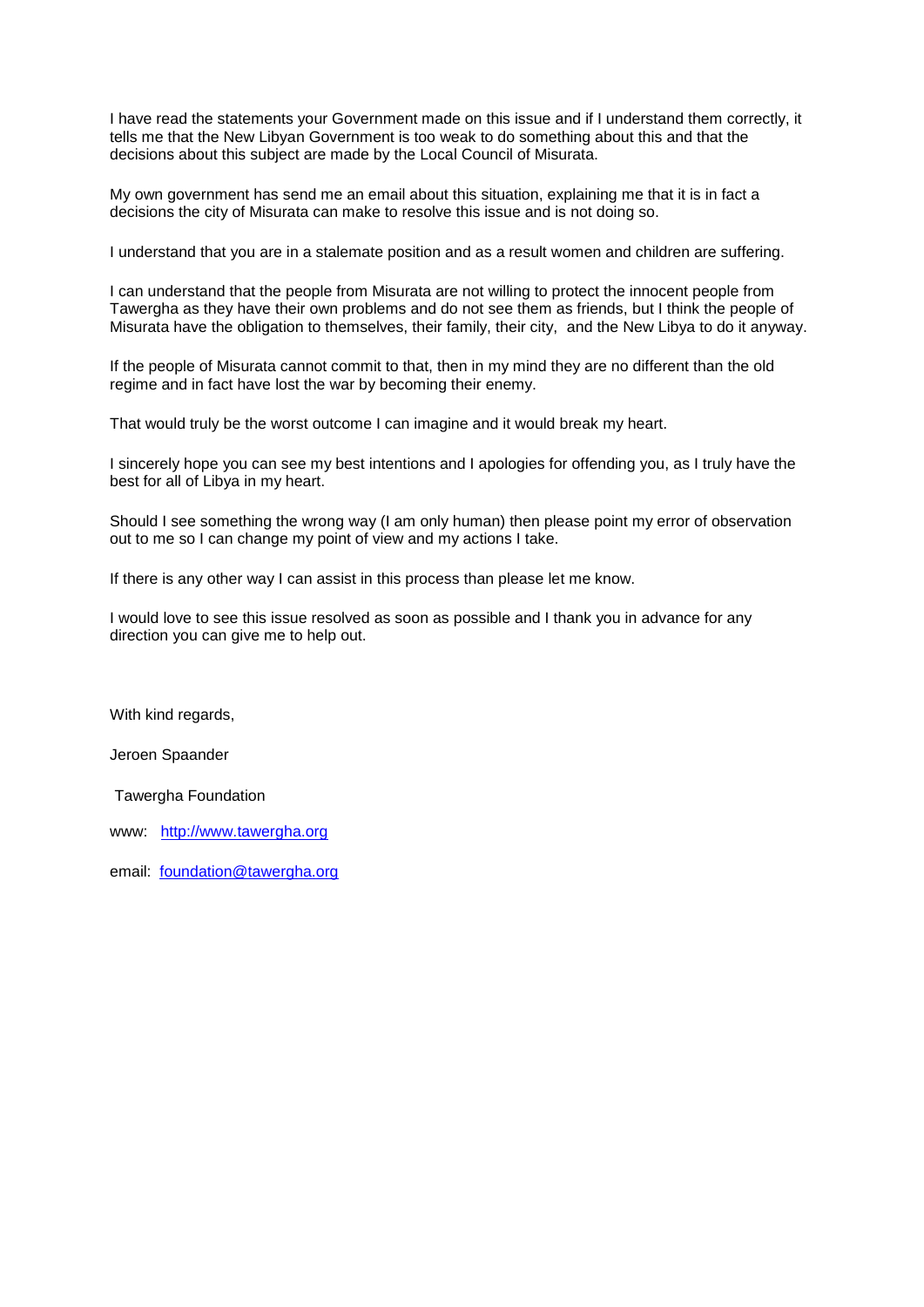**Van:** Mohamed Benrasali

**Verzonden:** dinsdag 31 december 2013 8:22

**Aan:** Jeroen Spaander

**Onderwerp:** RE: Enough is enough, let the refugees from Tawergha return home.

Salams

I am from Misurata Jeroen

Although I am the first to say that the refugee situation is not acceptable I am really disappointed and disheartened by your miss guided and horrible words about Misuarat and its people

Misurata has made its position clear on the matter but everybody just chooses not to listen

The Tawarga problem as hard and hurting it is. It is NOT just Misuarata problem. its Libya's problem

We are willing to work on this but not in the way you have put and certainly not using such offensive language

Mohamed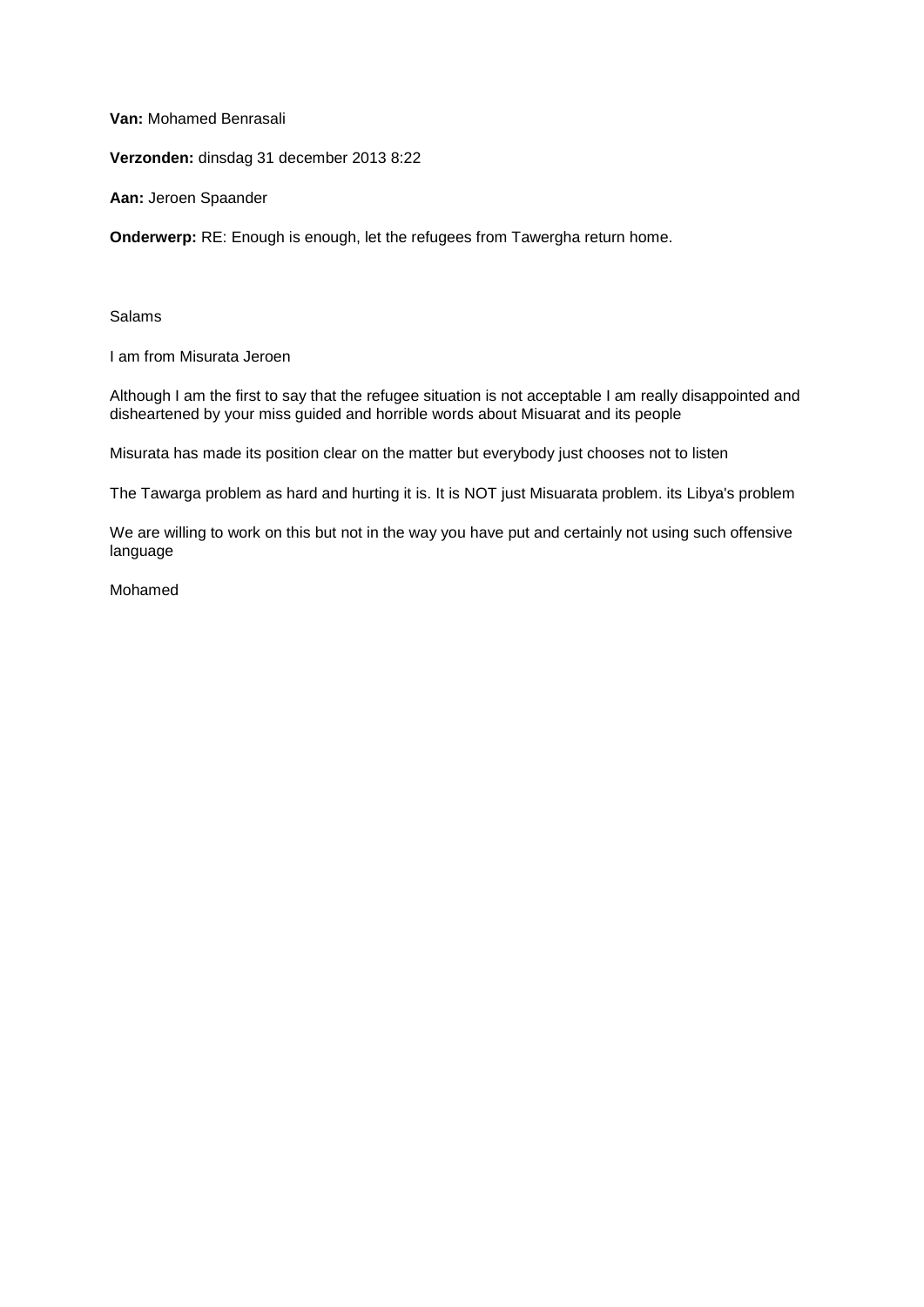To: Mohamed Benrasali

Subject: Enough is enough, let the refugees from Tawergha return home.

From: Jeroen Spaander

Date: Sun, 29 Dec 2013 09:44:48 -0800

Dear Mohamed Benrasali,

I wrote you this letter because you are a important person in the Libyan Government and I want to thank you for taking the time to read my letter.

Although many promises have been made by the Libyan Government, the current situation for the refugees from Tawergha has not improved and their fate is being used as small change in the negotiation process between the Misrata Local Council & the National Council.

The Misrata Local Council brought shame on the great country of Libya by not stopping the ethnic cleansing and genocide on the inhabitants from Tawergha.

For the last three years, Human Rights Watch, Amnesty International, the UN and many governments have pressed the Libyan Government to act against the awful deeds of aggression the Misrata militia's [commit](http://tawergha.org/home/media.html#uk-embassador-asks-misrata-for-mercy) but until today the refugees from Tawergha are not safe. To make matters worse their camps were flooded and a third winter is coming.

The world is now watching Libya to see if it plans to join the 21st Century and stand up for justice by respecting the human rights of all, as outlined in Libya's inspiring constitution. The families from Tawergha deserve the right to go home and live their lives like anyone else.

Your assistance today could make a lasting difference for the people from Tawergha and would positively contribute to the good name of the new leadership in Libya.

Thank you very much in advance for your effort and we wish you all the best in the years to come,

With kind regards,

Jeroen Spaander

[Please support them with your vote to ask the United Nations and the Libyan Government to allow](https://secure.avaaz.org/en/petition/United_Nations_Help_the_genocide_and_ethnic_cleansing_victims_from_Tawergha/?fdMxMab)  [them to go home. Enough is enough. Let them go home.](https://secure.avaaz.org/en/petition/United_Nations_Help_the_genocide_and_ethnic_cleansing_victims_from_Tawergha/?fdMxMab)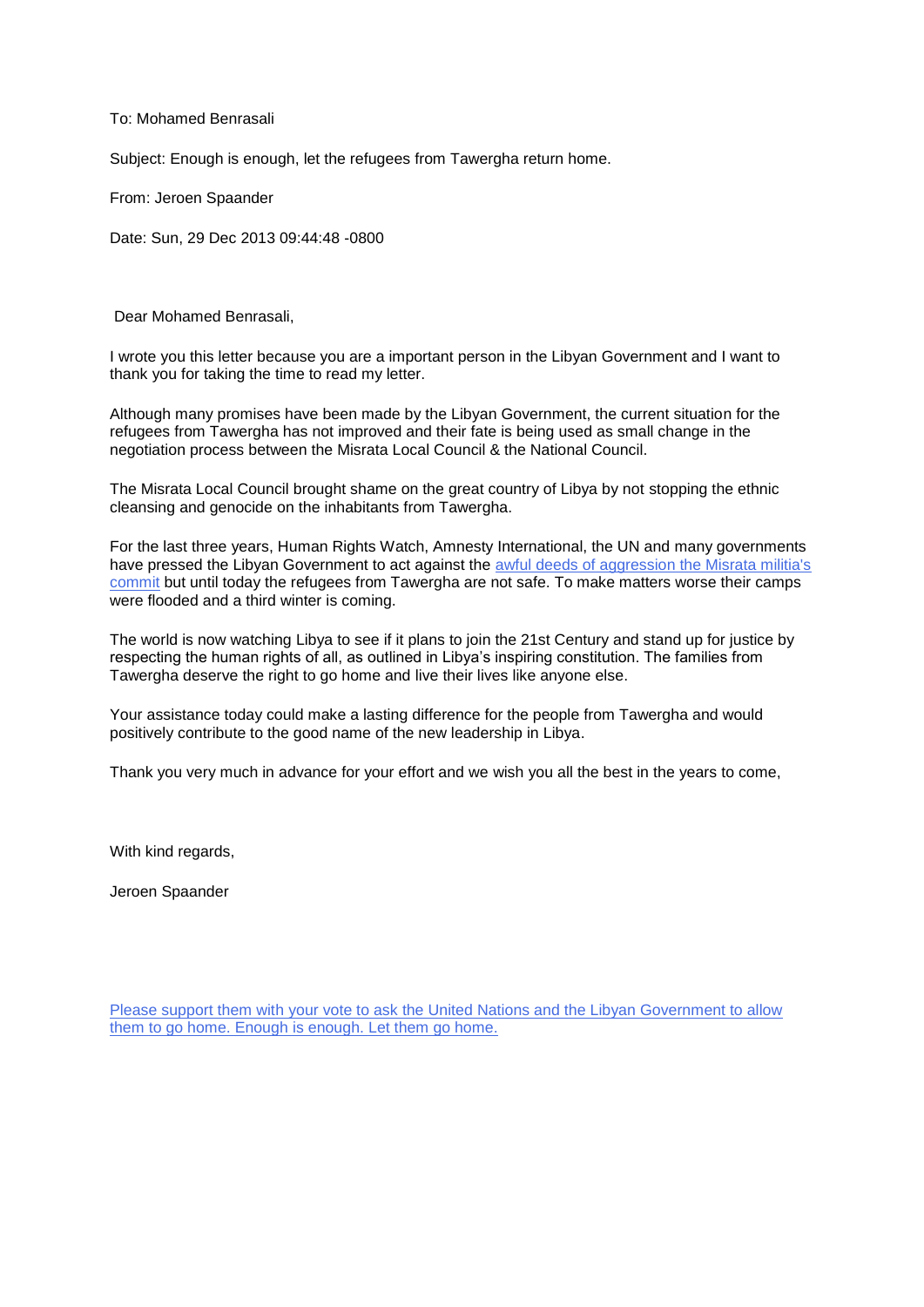، Benrasali Mohamed عزي زي

ان ك ب ما ر سال تي ل قراءة وق ت كم ع لى وا ش كرك م ال ر سال ة هده ل كم اك تب ال ل ي ب ية ال ح كومة ف ى مهم شخص

أي ي حدت ول م ، ي تح سن ل م ت اورغاء من ئ ينAC ل ال ال حال ي ال و ضع ، ال ل ي ب ية ال ح كومة ق بل من وعود عدة من ال رغم ع لى ال ل ي بي ال وط نى ال مج لس م صرات ة ال مح لي ال مج لس ب ين ال ت فاوض ب عم ل ية ن تائ ج او م لحوظ ت غ ي ير

ال عرق ي ال تطه ير وق ف عدم خ الل من (ل ل ال عظمة) ال عظ يمة ل ي ب يا ب لد ع لى ال عار ج لب م صرات ة ال مح لي ال مج لس ت اورغاء س كان ع لى ال جماع ية واإلب ادة

من ال عدي د و الـم تحدة والامم الـ دول ية الـ مـ فو ومـنظمة ووتـ ش رايـ تس ه يومن الـما ضـ ية، لـ ثـلاثA7 الـ سـنوات مدى عـلـى لاجئ ال يوم الـ ي لـ كن تـ اورغاء اهلَّا ي عـ لـى مـصراتـ ة مـلـ يـ شـ يات اعـ تداءت لـ وقـف الـ لـ يـ بـ ية الـ حـكومات عـلى ضغطت الـ حكومات ق ادم ال ثال ث وال ش تاء االمطار م ياه غمرت ها مخ يمات هم ح تى ان ه األ سواء االمر و , مأمن ف ى ل يس مازال و ت اورغاء

خلال من الـ عدالـة أجل من الـ وقـوف و 21 الـ قرن إلـ ي لـ لاذ ضمام قـ ادرة لـ يـ بـ يا كـ ان اذا ما لـمحرفـ ة لـ يـ بـ يا يـ راقـب الآن الـ عالـ م وان ديـ ارهم إلــي الـــعودة فـــي الــحق لــهم تــاور غاء اهلــي .الــلــيــي الــد ســتور فـــي الـمــــون اله عن الإنــان حــقوق اخر شخص أي م ثل م ث لهم ات هم ح ي ع ي شو

الإجراءات و ال خ يارات فـ ي إيـ جابـ ي بـ شكل سـ يـ سهم و دّ اورغاء قـ ضـ ية كـ بـ يرافـ ي فـ رقـا دَ حدث أن يـ مكن الـ يوم مـ ساعدد كم ل ي ب يا ف ي ال جدي دة ال ق يادة ت تخدها سوف ال تى

المقبلة ال سنة في ال توف يق كل لـ كم ونـ تمنى جهد من تـ بذل ونـه ما عـلى مـقدما لـ ك جزيـ لا شكر ا

ال تح يات أط يب مع

Jeroen Spaander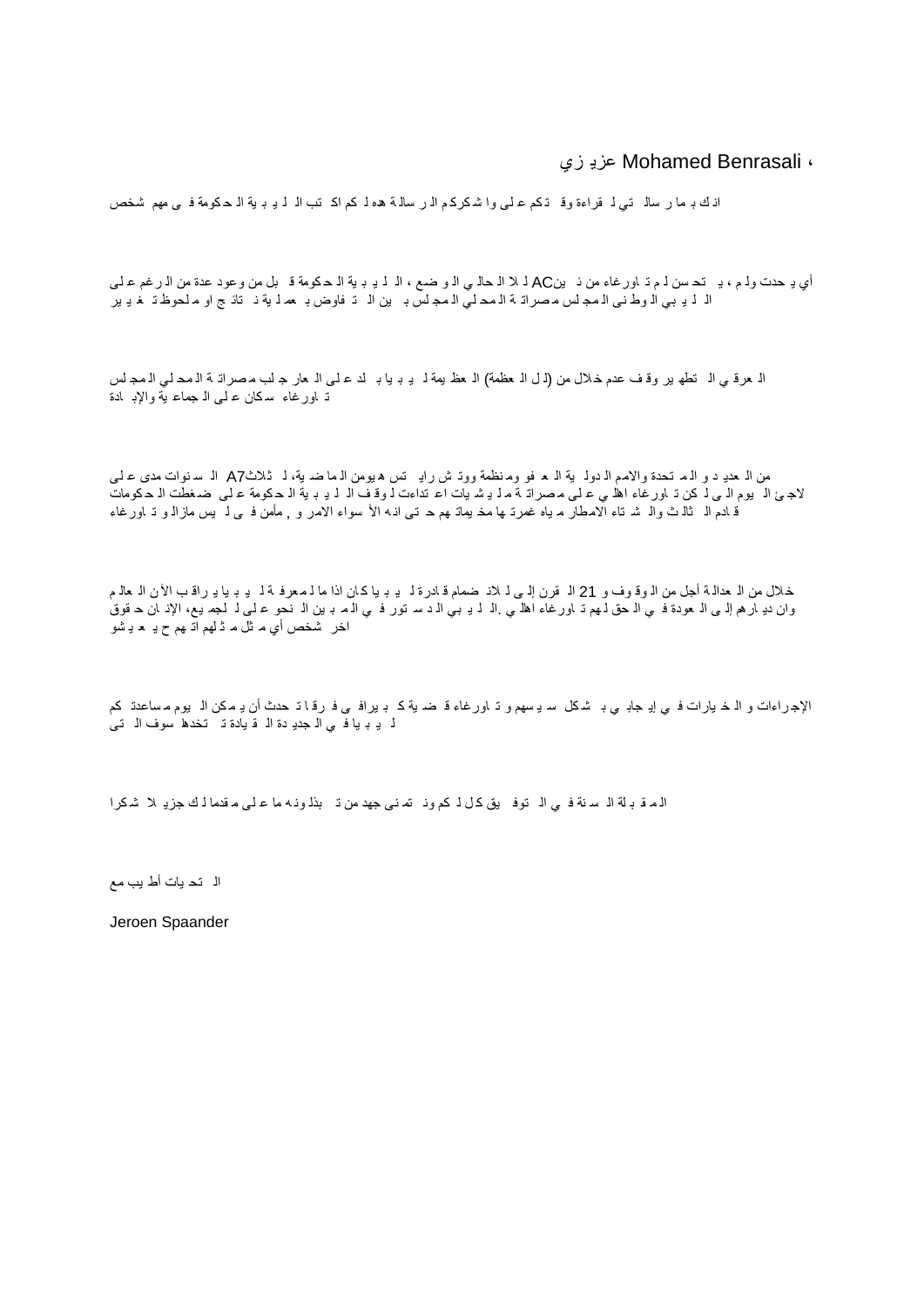## **UN International Human Rights Relevant Documents**

For a full list of UN human rights treaties, visit<http://www.unhchr.ch/html/intlinst.htm>

| <b>STANDARD MINIMUM RULES FOR THE</b><br><b>TREATMENT OF PRISONERS</b><br>www.unhchr.ch/html/menu3/b/h_comp34.htm                                                                                                                                                                                                                                                                                                           | <b>DECLARATION ON THE PROTECTION OF</b><br>ALL PERSONS FROM TORTURE AND<br><b>OTHER CRUEL, INHUMAN OR</b><br><b>DEGRADING TREATMENT OR</b><br><b>PUNISHMENTM</b>                                                                                                                                                                              |
|-----------------------------------------------------------------------------------------------------------------------------------------------------------------------------------------------------------------------------------------------------------------------------------------------------------------------------------------------------------------------------------------------------------------------------|-----------------------------------------------------------------------------------------------------------------------------------------------------------------------------------------------------------------------------------------------------------------------------------------------------------------------------------------------|
|                                                                                                                                                                                                                                                                                                                                                                                                                             |                                                                                                                                                                                                                                                                                                                                               |
| • Article 24: The medical officer shall see and<br>examine every prisoner as soon as possible                                                                                                                                                                                                                                                                                                                               | www.unhchr.ch/html/menu3/b/h comp38.htm                                                                                                                                                                                                                                                                                                       |
| after his admission and thereafter as necessary,<br>with a view particularly to the discovery of<br>physical or mental illness and the taking of all<br>necessary measures; the segregation of<br>prisoners suspected of infectious or contagious<br>conditions; the noting of physical or mental<br>defects which might hamper rehabilitation and<br>determination of the physical capacity of every<br>prisoner for work. | • Article 8: Any person who alleges that he<br>has been subjected to torture or other cruel,<br>inhuman or degrading treatment or<br>punishment by, or at the instigation of, a<br>public official shall have the right to complain<br>to, and have his case impartially examined<br>by, the competent authorities of the State<br>concerned. |
| • Article 37: Prisoners shall be allowed, under<br>necessary supervision, to communicate with<br>their family and reputable friends at regular<br>intervals, both by correspondence and by<br>receiving visits.                                                                                                                                                                                                             | • Article 9: Wherever there is reasonable<br>grounds to believe that an act of torture has<br>been committed, the competent authorities of<br>the State concerned shall promptly proceed<br>to an impartial investigation even if there has<br>been no formal complaint.                                                                      |
| <b>INTERNATIONAL COVENANT ON</b><br><b>ECONOMIC, SOCIAL AND CULTURAL</b><br><b>RIGHTS</b>                                                                                                                                                                                                                                                                                                                                   | UNIVERSAL DECLARATION OF HUMAN<br><b>RIGHTS</b>                                                                                                                                                                                                                                                                                               |
| http://www.unhchr.ch/html/menu3/b/a_cescr.htm                                                                                                                                                                                                                                                                                                                                                                               | http://www.unhchr.ch/udhr/lang/eng.htm                                                                                                                                                                                                                                                                                                        |
| • Article 11: (1) The States Parties to the<br>present Covenant recognize the right of<br>everyone to an adequate standard of living for<br>himself and his family, including adequate food,<br>clothing and housing, and to the continuous                                                                                                                                                                                 | • Article 3: Everyone has the right to life,<br>liberty and security of person.<br>• Article 5: No one shall be subjected to<br>torture or to cruel, inhuman or degrading                                                                                                                                                                     |
| improvement of living conditions                                                                                                                                                                                                                                                                                                                                                                                            | treatment or punishment.                                                                                                                                                                                                                                                                                                                      |
| • Article 12: (1) The States Parties to the<br>present Covenant recognize the right of                                                                                                                                                                                                                                                                                                                                      | • Article 9: No one shall be subjected to<br>arbitrary arrest, detention or exile.                                                                                                                                                                                                                                                            |
| everyone to the enjoyment of the highest<br>attainable standard of physical and mental                                                                                                                                                                                                                                                                                                                                      | • Article 10: Everyone is entitled in full<br>equality to a fair and public hearing by an                                                                                                                                                                                                                                                     |